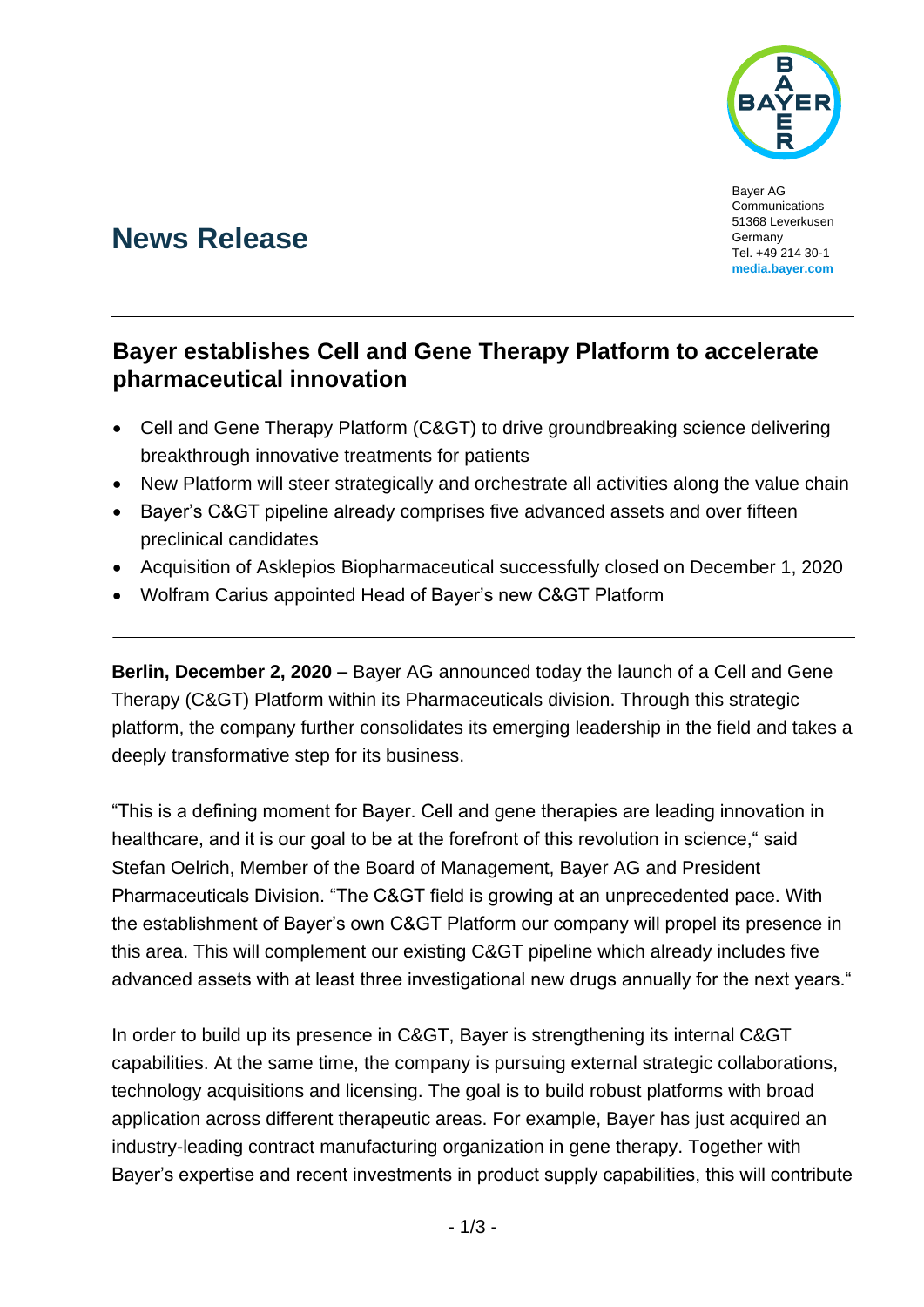to fill an important global demand gap for development and manufacturing of gene therapies.

Strategically, Bayer focuses on selected areas of C&GT, such as stem cell therapies (with focus on induced pluripotent cells or iPSCs), gene augmentation, gene editing and allogeneic cell therapies in different indications. With the acquisition of BlueRock Therapeutics in 2019 and the recent acquisition of Asklepios Biopharmaceutical, successfully closed on December 1, 2020, the first partners are integrating into Bayer's C&GT Platform. Furthermore, the company has secured industry-leading expertise in the areas of gene augmentation and regenerative cell therapies. Bayer has also established a vibrant C&GT pipeline comprising five advanced assets and over fifteen preclinical candidates.

Leveraging external innovation together with the expertise of the teams at Bayer represents a key value-driver, especially in the highly dynamic and competitive field of C&GT. Bayer's operating model for C&GT, where partners operate autonomously and are fully accountable to develop and progress their portfolio and technology, is essential for preserving their entrepreneurial culture and positions Bayer as a partner of choice. The role of Bayer's C&GT Platform is to steer strategically, ensuring the different parts of the organization complement each other and combining the best in Biotech and Pharma know-how.

"The emerging bio revolution represents a once-in-a-lifetime opportunity and a new era for Bayer," said Wolfram Carius, Head of Bayer's new C&GT Platform. "A dedicated C&GT Platform is vital to accelerate innovation at its source, and to ensure its translation into tangible therapies for patients who have no time to wait."

As part of the Pharmaceuticals Division, the C&GT Platform will combine multiple backbone functions providing support across the entire value chain for the research and development of cell and gene therapies. This includes expertise in Research and Preclinical Development, CMC (Chemistry, Manufacturing and Controls), Clinical Development, Commercial, Strategy Implementation and Project Management. With a high level of flexibility, it will orchestrate operations from science to launch in order to generate and maintain a sustainable pipeline, with the goal to bring breakthrough science to market as fast as possible.